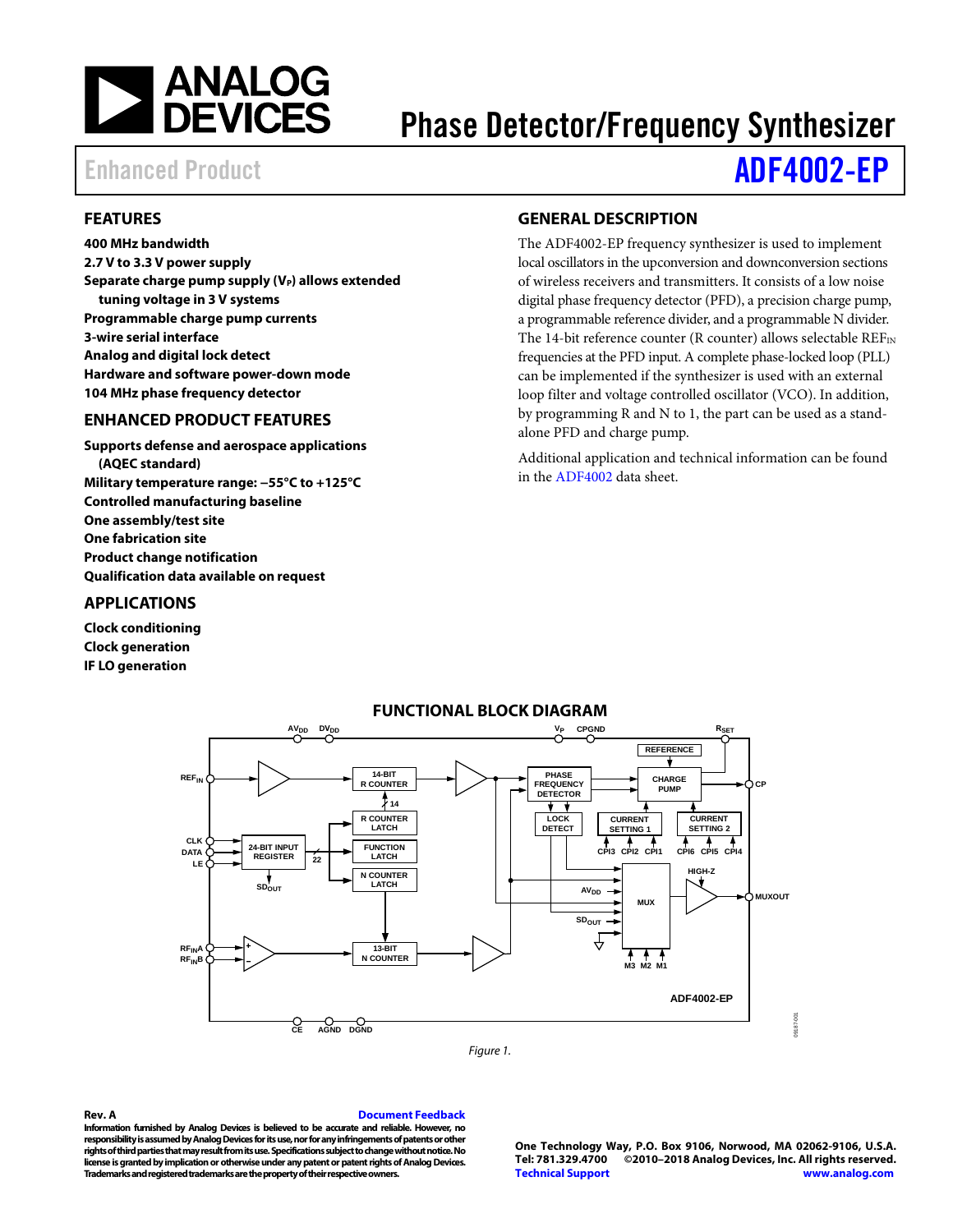# **TABLE OF CONTENTS**

## <span id="page-1-0"></span>**REVISION HISTORY**

### 9/2018-Rev. 0 to Rev. A

### 11/2010-Revision 0: Initial Version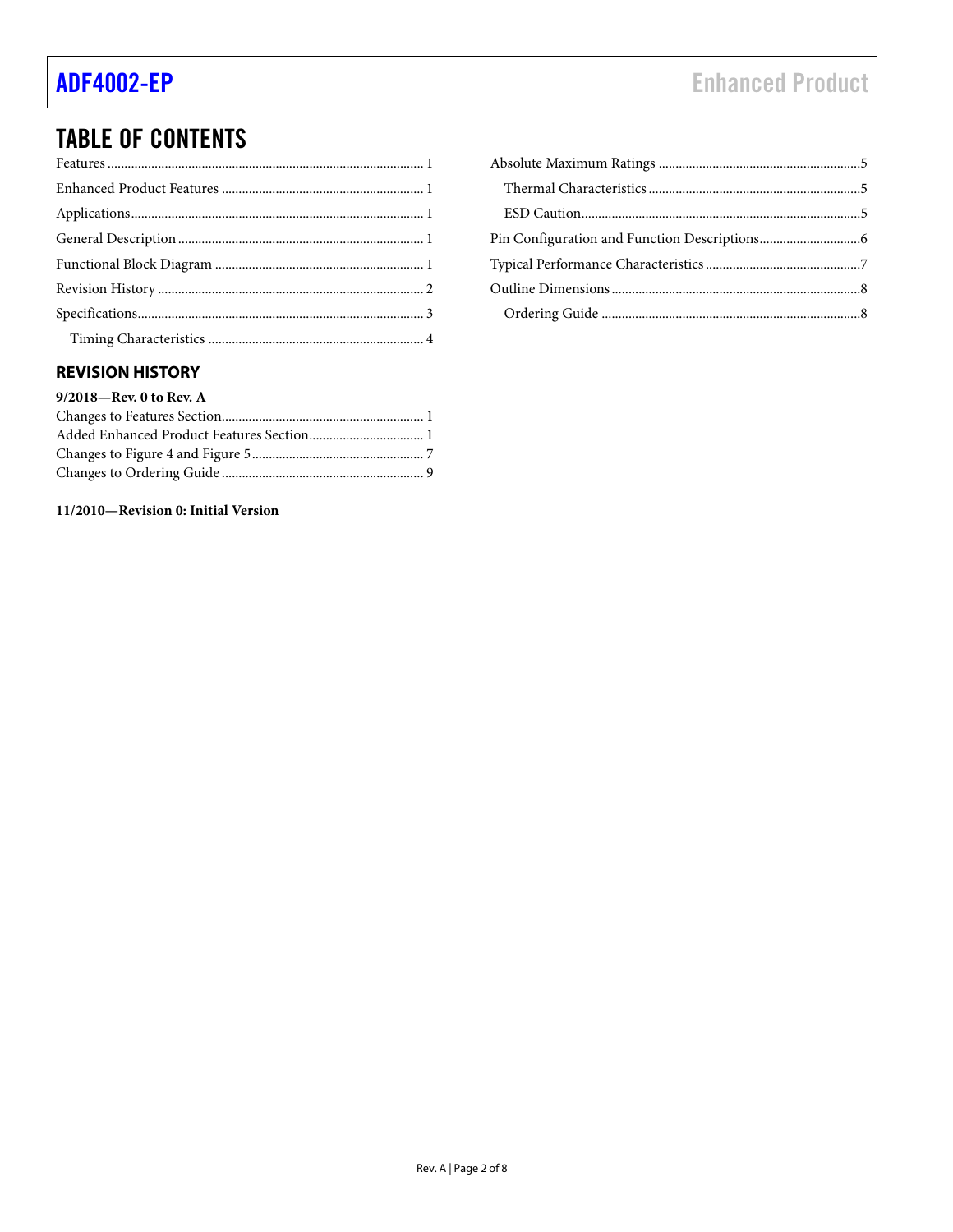# <span id="page-2-0"></span>**SPECIFICATIONS**

 $AV_{DD} = DV_{DD} = 3 V \pm 10\%, AV_{DD} \le V_P \le 5.5 V$ , AGND = DGND = CPGND = 0 V, R<sub>SET</sub> = 5.1 kΩ, dBm referred to 50  $\Omega$ , T<sub>A</sub> = T<sub>MAX</sub> to T<sub>MIN</sub>, unless otherwise noted. Operating temperature range is −55°C to +125°C.

| Table 1.                                                     |                    |                |                  |             |                                                                              |
|--------------------------------------------------------------|--------------------|----------------|------------------|-------------|------------------------------------------------------------------------------|
| <b>Parameter</b>                                             | Min                | <b>Typ</b>     | Max              | <b>Unit</b> | <b>Test Conditions/Comments</b>                                              |
| <b>RF CHARACTERISTICS</b>                                    |                    |                |                  |             |                                                                              |
| <b>RF Input Sensitivity</b>                                  | $-10$              |                | 0                | dBm         |                                                                              |
| RF Input Frequency (RFIN)                                    | 5                  |                | 400              | <b>MHz</b>  | For $RF_{IN}$ < 5 MHz, ensure slew rate (SR) > 4 V/µs                        |
| <b>REFIN CHARACTERISTICS</b>                                 |                    |                |                  |             |                                                                              |
| <b>REF<sub>IN</sub></b> Input Frequency                      | 20                 |                | 300              | MHz         | For REF <sub>IN</sub> < 20 MHz, ensure SR > 50 V/µs                          |
| REF <sub>IN</sub> Input Sensitivity <sup>1</sup>             | 0.8                |                | AV <sub>DD</sub> | V p-p       | Biased at AV <sub>DD</sub> /2 (ac coupling ensures AV <sub>DD</sub> /2 bias) |
| <b>REF<sub>IN</sub></b> Input Capacitance                    |                    |                | 10               | pF          |                                                                              |
| <b>REF<sub>IN</sub></b> Input Current                        |                    |                | ±100             | μA          |                                                                              |
| PHASE FREQUENCY DETECTOR (PFD)                               |                    |                |                  |             |                                                                              |
| Phase Detector Frequency <sup>2</sup>                        |                    |                | 104              | <b>MHz</b>  | $ABP[2:1] = 00$ (2.9 ns antibacklash pulse width)                            |
| <b>CHARGE PUMP</b>                                           |                    |                |                  |             | Programmable                                                                 |
| Icp Sink/Source                                              |                    |                |                  |             |                                                                              |
| <b>High Value</b>                                            |                    | 5              |                  | mA          | $R_{SET} = 5.1 k\Omega$                                                      |
| Low Value                                                    |                    | 625            |                  | μA          |                                                                              |
| <b>Absolute Accuracy</b>                                     |                    | 2.5            |                  | $\%$        | $R_{\text{SET}} = 5.1 \text{ k}\Omega$                                       |
| R <sub>SET</sub> Range                                       | 3.0                |                | 11               | $k\Omega$   |                                                                              |
| Icp Three-State Leakage                                      |                    | $\mathbf{1}$   |                  | nA          | $T_A = 25^{\circ}C$                                                          |
| ICP VS. VCP                                                  |                    | 1.5            |                  | $\%$        | $0.5 V \le V_{CP} \le (V_P - 0.5 V)$                                         |
| Sink and Source Current Matching                             |                    | $\overline{2}$ |                  | $\%$        | $0.5 V \le V_{CP} \le (V_P - 0.5 V)$                                         |
| I <sub>CP</sub> vs. Temperature                              |                    | $\overline{2}$ |                  | $\%$        | $V_{CP} = V_P/2$                                                             |
| <b>LOGIC INPUTS</b>                                          |                    |                |                  |             |                                                                              |
| Input High Voltage, VIH                                      | 1.4                |                |                  | V           |                                                                              |
| Input Low Voltage, VIL                                       |                    |                | 0.6              | V           |                                                                              |
| Input Current, I <sub>INH</sub> , I <sub>INL</sub>           |                    |                | ±1               | μA          |                                                                              |
| Input Capacitance, CIN                                       |                    |                | 10               | pF          |                                                                              |
| <b>LOGIC OUTPUTS</b>                                         |                    |                |                  |             |                                                                              |
| Output High Voltage, V <sub>OH</sub>                         | 1.4                |                |                  | V           | Open-drain output, 1 k $\Omega$ pull-up resistor to 1.8 V                    |
|                                                              | $DV_{DD} - 0.4$    |                |                  | V           | <b>CMOS</b> output                                                           |
| Output High Current, loH                                     |                    |                | 100              | μA          |                                                                              |
| Output Low Voltage, VoL                                      |                    |                | 0.4              | v           | $I_{OL}$ = 500 $\mu$ A                                                       |
| <b>POWER SUPPLIES</b>                                        |                    |                |                  |             |                                                                              |
| AV <sub>DD</sub>                                             | 2.7                |                | 3.3              | ٧           |                                                                              |
| $DV_{DD}$                                                    | AV <sub>DD</sub>   |                |                  | V           |                                                                              |
| V <sub>P</sub>                                               | $\mathsf{AV_{DD}}$ |                | 5.5              | V           | $AV_{DD} \leq V_P \leq 5.5 V$                                                |
| $I_{DD}$ <sup>3</sup> (Al <sub>DD</sub> + Dl <sub>DD</sub> ) |                    | 5.0            | 6.0              | mA          |                                                                              |
| Iр                                                           |                    |                | 0.4              | mA          | $T_A = 25^{\circ}C$                                                          |
| Power-Down Mode                                              |                    | $\mathbf{1}$   |                  | μA          | $Al_{DD} + DI_{DD}$                                                          |
| <b>NOISE CHARACTERISTICS</b>                                 |                    |                |                  |             |                                                                              |
| Normalized Phase Noise Floor (PNSYNTH) <sup>4, 5</sup>       |                    | $-222$         |                  | dBc/Hz      | PLL loop bandwidth = 500 kHz                                                 |
| Normalized 1/f Noise (PN <sub>1_f</sub> ) <sup>4,6</sup>     |                    | $-119$         |                  | dBc/Hz      | Measured at 10 kHz offset; normalized to 1 GHz                               |

 $1$  AV<sub>DD</sub> = DV<sub>DD</sub> = 3 V.

<sup>6</sup> The PLL phase noise is composed of 1/f (flicker) noise plus the normalized PLL noise floor. The formula for calculating the 1/f noise contribution at an RF frequency (f<sub>RF</sub>) and at a frequency offset (f) is given by PN = P<sub>1\_f</sub> + 10log(10 kHz/f) + 20log(f<sub>RF</sub>/1 GHz). Both the normalized phase noise floor and the flicker noise are modeled in ADIsimPLL.

<sup>&</sup>lt;sup>2</sup> Guaranteed by design. Sample tested to ensure compliance.

 $^3$  T $_{\rm A}$  = 25°C; AV $_{\rm DD}$  =  $\rm D V_{\rm DD}$  = 3 V; RF $_{\rm IN}$  = 350 MHz. The current for any other setup (25°C, 3.0 V) in mA is given by 2.35 + 0.0046 (REF $_{\rm IN}$ ) + 0.0062 (RF); RF frequency and REF $_{\rm IN}$ frequency in MHz.

<sup>4</sup> All phase noise measurements were performed with a Rohde & Schwarz FSUP26 phase noise test system using the EVAL-ADF4002EBZ1 evaluation board and the ultralow noise, 100 MHz OCXO from Wenzel (Part No. 501-16843) as the PLL reference.

<sup>&</sup>lt;sup>5</sup> The synthesizer phase noise floor is estimated by measuring the in-band phase noise at the output of the VCO and subtracting 20logN (where N is the N divider value) and 10logf $PFD$ . PN<sub>SYNTH</sub> = PN<sub>TOT</sub> - 10logf $PFD - 20$ logN.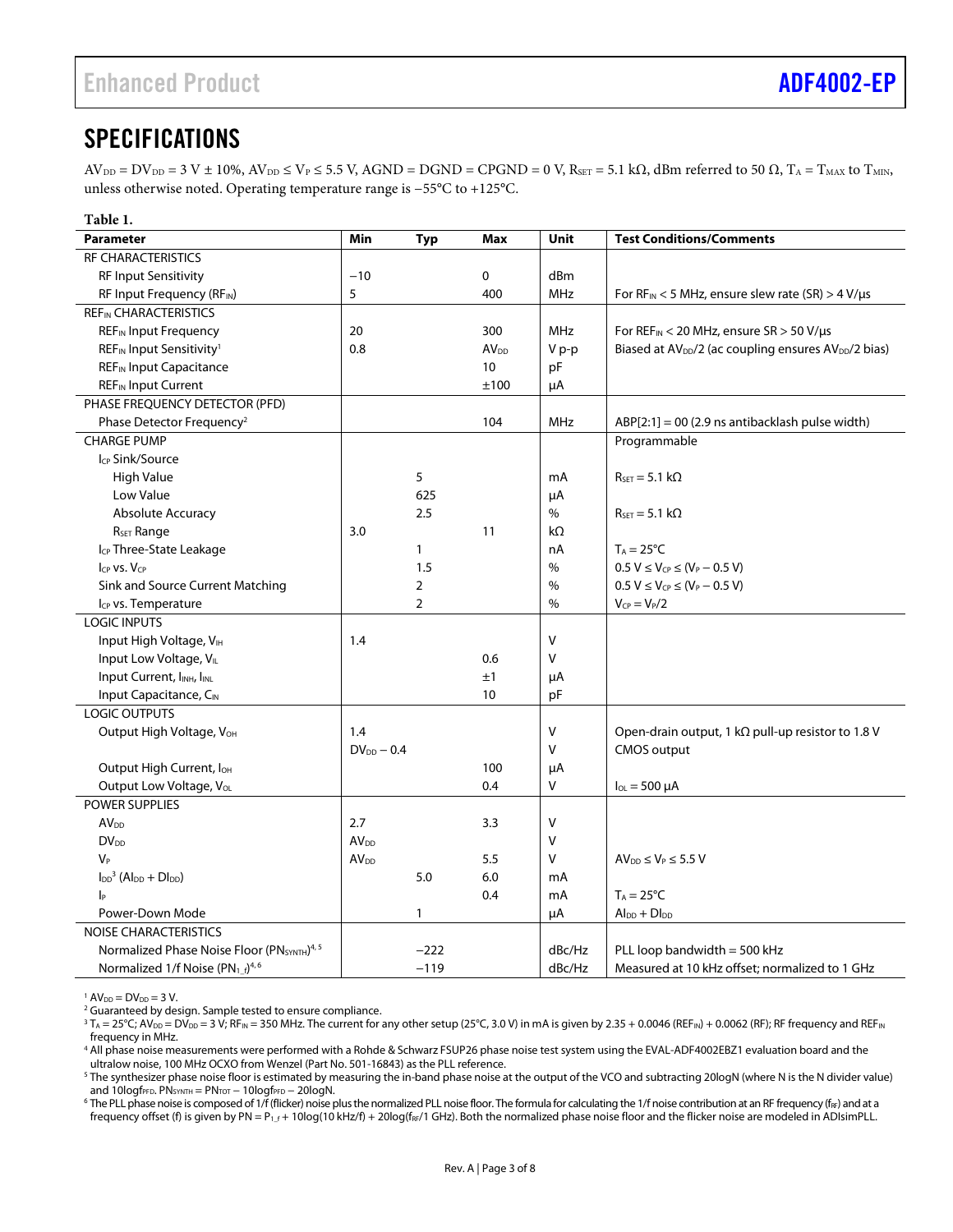## <span id="page-3-0"></span>**TIMING CHARACTERISTICS**

 $AV_{DD} = DV_{DD} = 3 V \pm 10\%, AV_{DD} \leq V_P \leq 5.5 V, AGND = DGND = CPGND = 0 V, R<sub>SET</sub> = 5.1 kΩ, dBm referred to 50 Ω, T<sub>A</sub> = T<sub>MAX</sub> to T<sub>MIN</sub>,$ unless otherwise noted. Operating temperature range is −55°C to +125°C.

| me |
|----|
|    |

| ------           |                    |        |                         |
|------------------|--------------------|--------|-------------------------|
| <b>Parameter</b> | Limit <sup>1</sup> | Unit   | <b>Description</b>      |
| t,               | 10                 | ns min | DATA to CLK setup time  |
| t2               | 10                 | ns min | DATA to CLK hold time   |
| $t_3$            | 25                 | ns min | CLK high duration       |
| t <sub>4</sub>   | 25                 | ns min | <b>CLK</b> low duration |
| t5               | 10                 | ns min | CLK to LE setup time    |
| t <sub>6</sub>   | 20                 | ns min | LE pulse width          |

<sup>1</sup> Guaranteed by design, but not production tested.

#### *Timing Diagram*

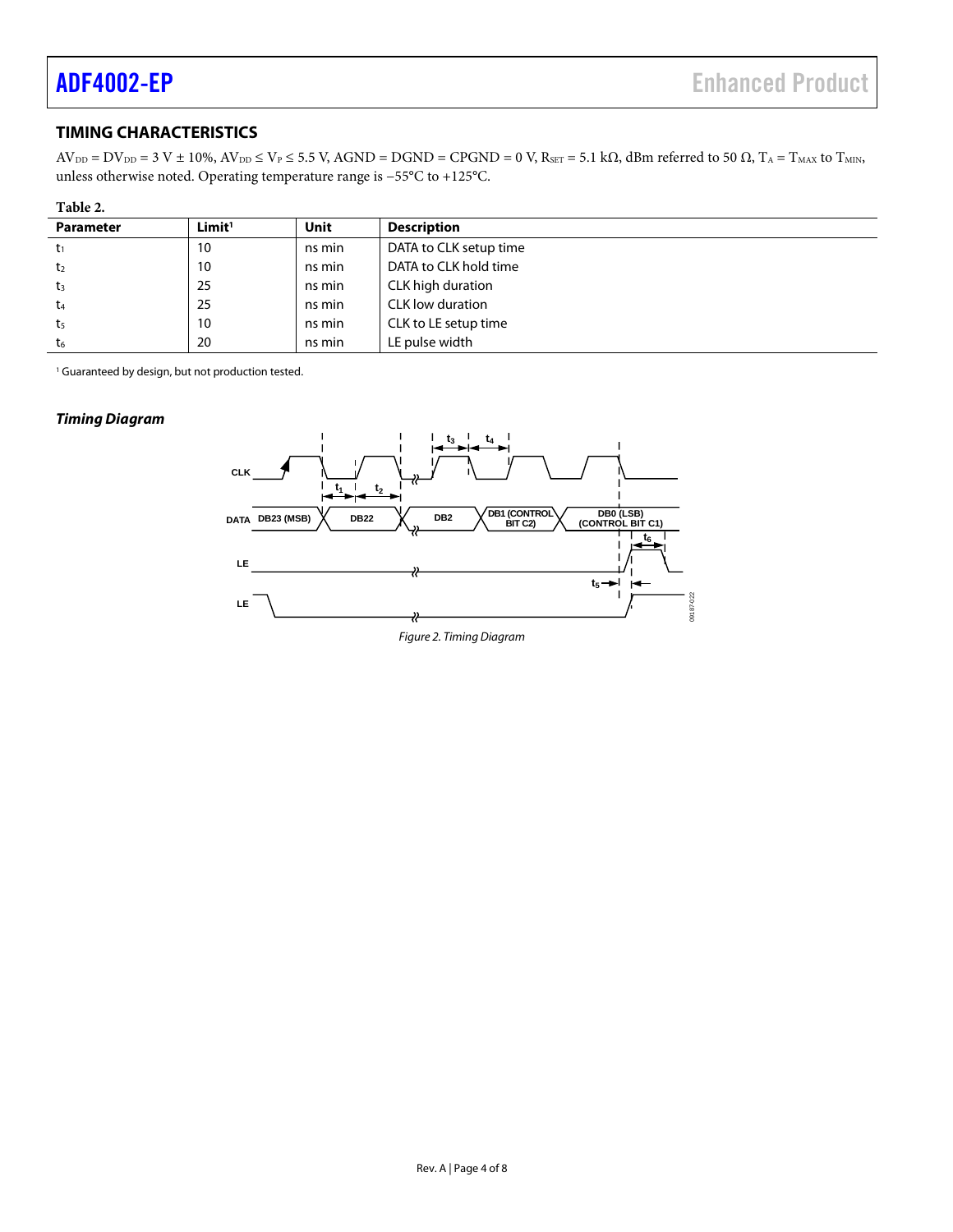# <span id="page-4-0"></span>ABSOLUTE MAXIMUM RATINGS

 $T_A = 25$ °C, unless otherwise noted.

#### **Table 3.**

| <b>Parameter</b>                                                        | Rating                               |
|-------------------------------------------------------------------------|--------------------------------------|
| $AV_{DD}$ to $GND1$                                                     | $-0.3$ V to $+3.6$ V                 |
| AV <sub>DD</sub> to DV <sub>DD</sub>                                    | $-0.3$ V to $+0.3$ V                 |
| $V_P$ to $GND^1$                                                        | $-0.3$ V to $+5.8$ V                 |
| Ve to AVon                                                              | $-0.3$ V to $+5.8$ V                 |
| Digital I/O Voltage to GND <sup>1</sup>                                 | $-0.3$ V to DV <sub>DD</sub> + 0.3 V |
| Analog I/O Voltage to GND <sup>1</sup>                                  | $-0.3$ V to V <sub>P</sub> + 0.3 V   |
| $REF_{IN}$ , RF <sub>IN</sub> A, RF <sub>IN</sub> B to GND <sup>1</sup> | $-0.3$ V to AV <sub>DD</sub> + 0.3 V |
| Operating Temperature Range                                             |                                      |
| Industrial                                                              | $-55^{\circ}$ C to $+125^{\circ}$ C  |
| Storage Temperature Range                                               | $-65^{\circ}$ C to $+125^{\circ}$ C  |
| <b>Maximum Junction Temperature</b>                                     | $150^{\circ}$ C                      |
| Lead Temperature, Soldering                                             |                                      |
| Vapor Phase (60 sec)                                                    | $215^{\circ}$ C                      |
| Infrared (15 sec)                                                       | $220^{\circ}$ C                      |
| <b>Transistor Count</b>                                                 |                                      |
| CMOS                                                                    | 6425                                 |
| <b>Bipolar</b>                                                          | 303                                  |

This device is a high performance RF integrated circuit with an ESD rating of <2 kV, and it is ESD sensitive. Proper precautions should be taken for handling and assembly.

## <span id="page-4-1"></span>**THERMAL CHARACTERISTICS**

#### **Table 4. Thermal Impedance**

| Package Type  | <b>U</b> JA | Unit |
|---------------|-------------|------|
| TSSOP (RU-16) | 150.4       | °C/W |

### <span id="page-4-2"></span>**ESD CAUTION**



ESD (electrostatic discharge) sensitive device. Charged devices and circuit boards can discharge without detection. Although this product features patented or proprietary protection circuitry, damage may occur on devices subjected to high energy ESD. Therefore, proper ESD precautions should be taken to avoid performance degradation or loss of functionality.

 $1$  GND = AGND = DGND = CPGND = 0 V.

Stresses at or above those listed under Absolute Maximum Ratings may cause permanent damage to the product. This is a stress rating only; functional operation of the product at these or any other conditions above those indicated in the operational section of this specification is not implied. Operation beyond the maximum operating conditions for extended periods may affect product reliability.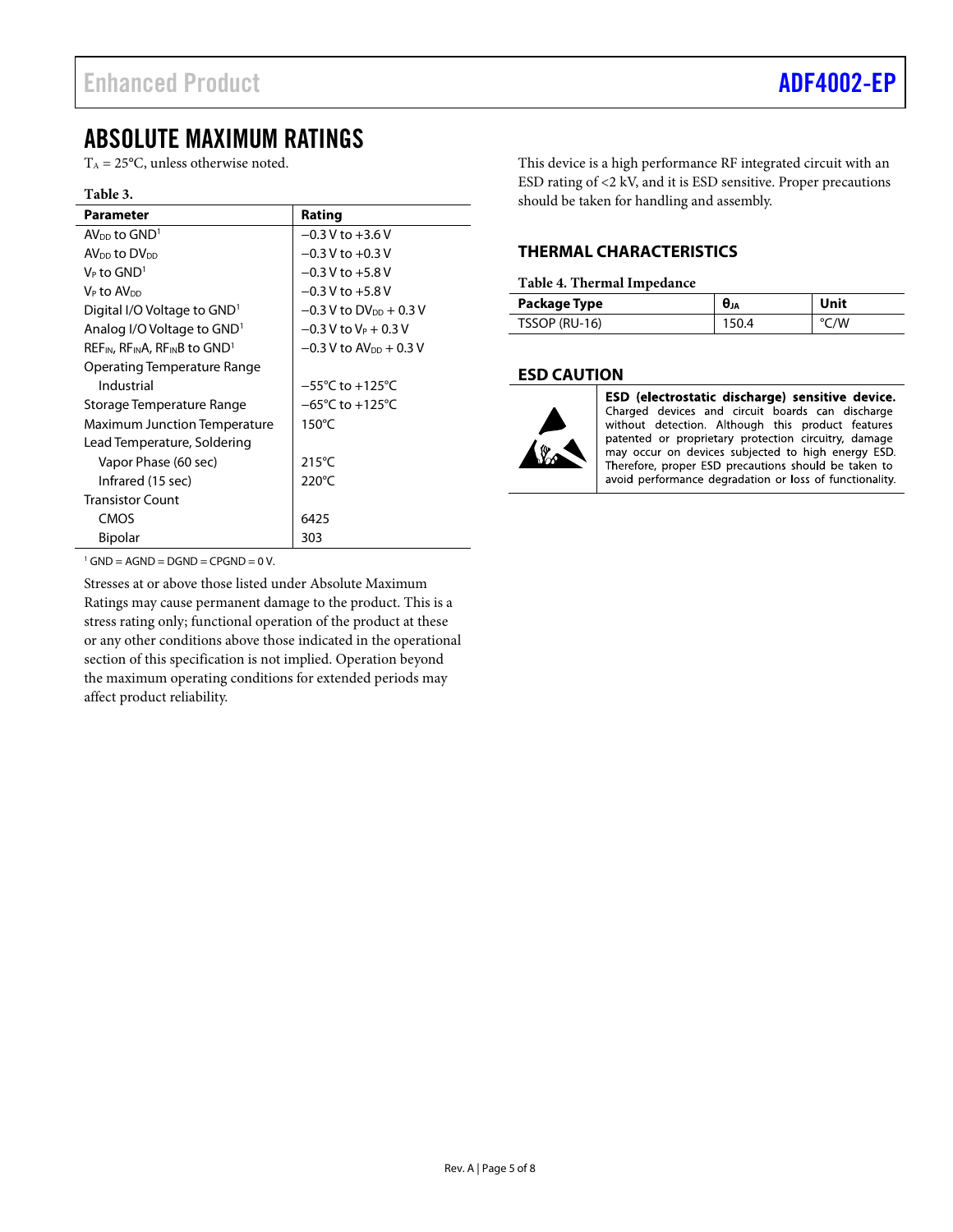$\overline{\phantom{0}}$ 

# <span id="page-5-0"></span>PIN CONFIGURATION AND FUNCTION DESCRIPTIONS





#### **Table 5. Pin Function Descriptions**

| Pin No.        | <b>Mnemonic</b>         | <b>Description</b>                                                                                                                                                                                                                              |
|----------------|-------------------------|-------------------------------------------------------------------------------------------------------------------------------------------------------------------------------------------------------------------------------------------------|
|                | R <sub>SET</sub>        | Connecting a resistor between this pin and CPGND sets the maximum charge pump output current. The<br>nominal voltage potential at the R <sub>SET</sub> pin is 0.66 V. The relationship between Icp and R <sub>SET</sub> is                      |
|                |                         | $I_{CPMAX} = \frac{25.5}{R_{SET}}$                                                                                                                                                                                                              |
|                |                         | where $R_{\text{SFT}} = 5.1 \text{ k}\Omega$ and $I_{CPMAX} = 5 \text{ mA}$ .                                                                                                                                                                   |
| $\overline{2}$ | <b>CP</b>               | Charge Pump Output. When enabled, this output provides $\pm l_{CP}$ to the external loop filter that, in turn, drives<br>the external VCO.                                                                                                      |
| 3              | <b>CPGND</b>            | Charge Pump Ground. This is the ground return path for the charge pump.                                                                                                                                                                         |
| 4              | <b>AGND</b>             | Analog Ground. This is the ground return path of the RF input.                                                                                                                                                                                  |
| 5              | <b>RFINB</b>            | Complementary Input to the RF Input. This pin must be decoupled to the ground plane with a small bypass<br>capacitor, typically 100 pF.                                                                                                         |
| 6              | <b>RF<sub>IN</sub>A</b> | Input to the RF Input. This small-signal input is ac-coupled to the external VCO.                                                                                                                                                               |
| 7              | AV <sub>DD</sub>        | Analog Power Supply. This can range from 2.7 V to 3.3 V. Decoupling capacitors to the analog ground plane<br>should be placed as close as possible to the AV <sub>DD</sub> pin. AV <sub>DD</sub> must be the same value as DV <sub>DD</sub> .   |
| 8              | <b>REF<sub>IN</sub></b> | Reference Input. This CMOS input has a nominal threshold of $AV_{DD}/2$ and a dc equivalent input resistance<br>of 100 $k\Omega$ . This input can be driven from a TTL or CMOS crystal oscillator or it can be ac-coupled.                      |
| 9              | <b>DGND</b>             | Digital Ground.                                                                                                                                                                                                                                 |
| 10             | <b>CE</b>               | Chip Enable. A logic low on this pin powers down the device and puts the charge pump output into three-<br>state mode. Taking this pin high powers up the device, depending on the status of the Power-Down Bit PD1.                            |
| 11             | <b>CLK</b>              | Serial Clock Input. The serial clock is used to clock in the serial data to the registers. The data is latched into<br>the 24-bit shift register on the CLK rising edge. This input is a high impedance CMOS input.                             |
| 12             | <b>DATA</b>             | Serial Data Input. The serial data is loaded MSB first; the two LSBs are the control bits. This input is a high<br>impedance CMOS input.                                                                                                        |
| 13             | LE                      | Load Enable. When LE goes high, the data stored in the shift registers is loaded into one of the four latches;<br>the latch is selected using the control bits. This input is a high impedance CMOS input.                                      |
| 14             | <b>MUXOUT</b>           | Multiplexer Output. This output allows the lock detect, the scaled RF, or the scaled reference frequency to<br>be accessed externally.                                                                                                          |
| 15             | $DV_{DD}$               | Digital Power Supply. This can range from 2.7 V to 3.3 V. Decoupling capacitors to the digital ground plane<br>should be placed as close as possible to the DV <sub>DD</sub> pin. DV <sub>DD</sub> must be the same value as AV <sub>DD</sub> . |
| 16             | $V_P$                   | Charge Pump Power Supply. This should be greater than or equal to AV <sub>DD</sub> . In systems where AV <sub>DD</sub> is 3V,<br>$V_P$ can be set to 5.5 V and used to drive a VCO with a tuning voltage of up to 5 V.                          |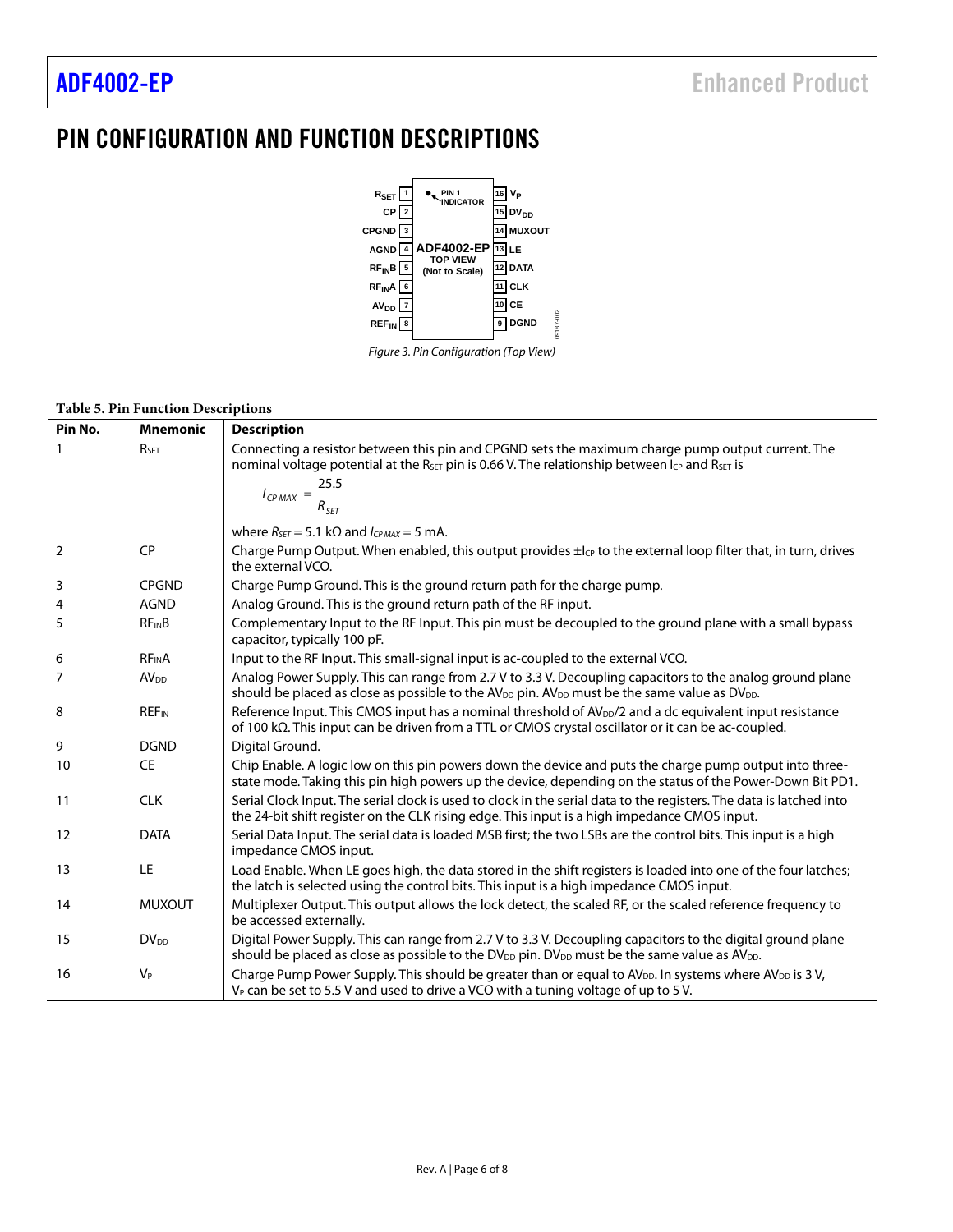# <span id="page-6-0"></span>TYPICAL PERFORMANCE CHARACTERISTICS





*Figure 5. RF Input Sensitivity, Low Frequency*



*Figure 6. Integrated Phase Noise (400 MHz, 1 MHz, 50 kHz)*



*Figure 7. Phase Noise (Referred to CP Output) vs. PFD Frequency*



*Figure 8. Reference Spurs (400 MHz, 1 MHz, 7 kHz)*